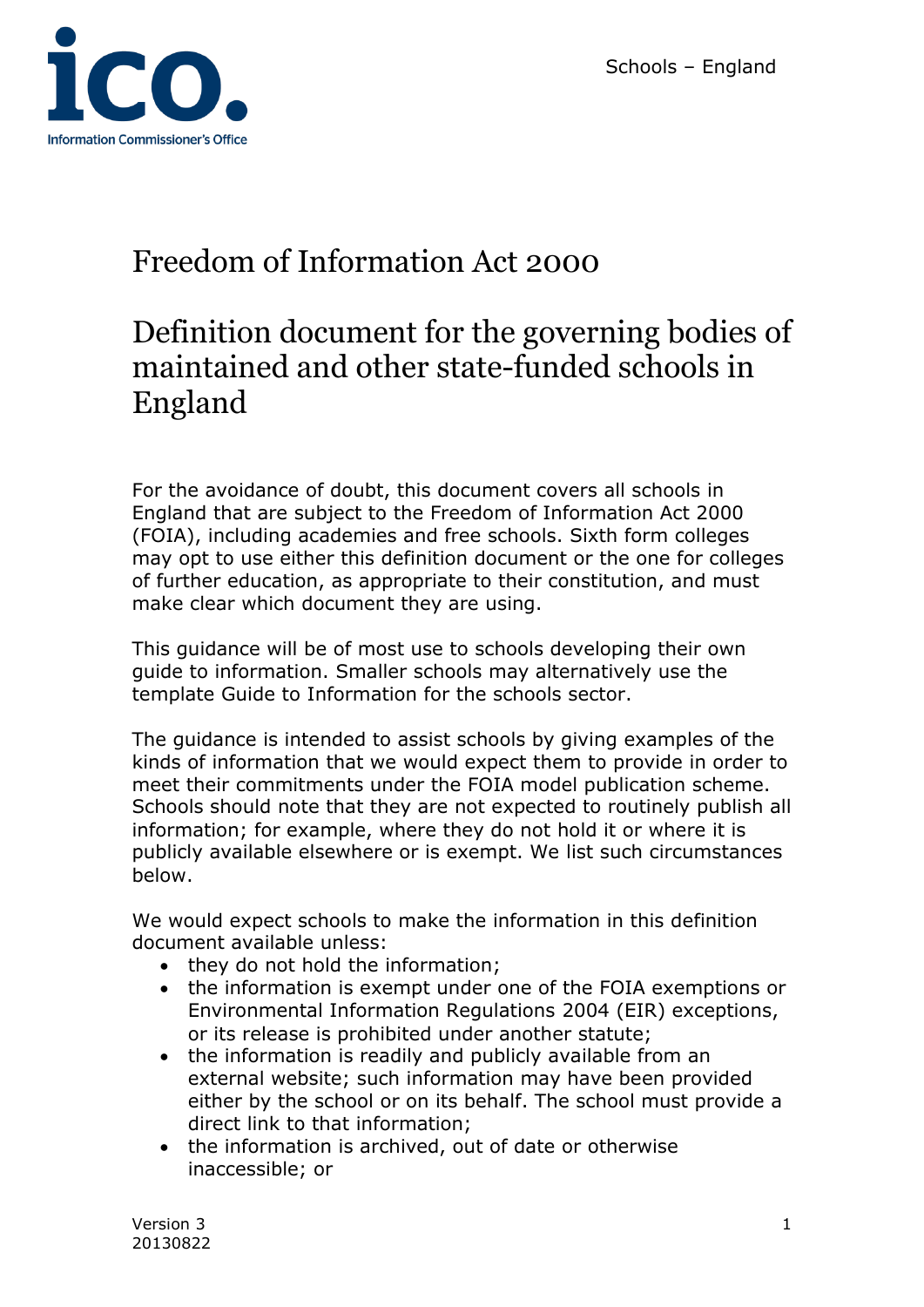• it would be impractical or resource-intensive to prepare the material for routine release.

If the information is only held by another public authority, the school should provide details of where to obtain it.

The guidance is not meant to give an exhaustive or definitive list of everything that should be covered by a publication scheme. The legal commitment is to the model publication scheme, and schools should look to provide as much information as possible on a routine basis.

As a minimum we expect schools to make available information that is required by statute or by the Department for Education or by virtue of a funding agreement, for example. For the avoidance of doubt, we would not expect schools that are subject to a funding agreement to provide information contrary to its provisions, although we consider such a conflict to be unlikely to arise.

#### **Publishing datasets for re-use**

Public authorities must publish under their publication scheme any dataset they hold that has been requested, together with any updated versions, unless they are satisfied that it is not appropriate to do so. So far as reasonably practicable, they must publish it in an electronic form that is capable of re-use.

If the dataset or any part of it is a relevant copyright work and the public authority is the only owner, the public authority must make it available for re-use under the terms of a specified licence. Datasets in which the Crown owns the copyright or the database rights are not relevant copyright works.

The Datasets Code of Practice recommends that public authorities make datasets available for re-use under the [Open Government](http://www.nationalarchives.gov.uk/doc/open-government-licence/version/2/)  [Licence.](http://www.nationalarchives.gov.uk/doc/open-government-licence/version/2/)

The term 'dataset' is defined in section 11(5) of FOIA. The terms 'relevant copyright work' and 'specified licence' are defined in section 19(8) of FOIA. The ICO has published [guidance on the dataset](http://www.ico.org.uk/for_organisations/guidance_index/~/media/documents/library/Freedom_of_Information/Detailed_specialist_guides/datasets-foi-guidance.pdf) [provisions in FOIA.](http://www.ico.org.uk/for_organisations/guidance_index/~/media/documents/library/Freedom_of_Information/Detailed_specialist_guides/datasets-foi-guidance.pdf) This explains what is meant by "not appropriate" and "capable of re-use".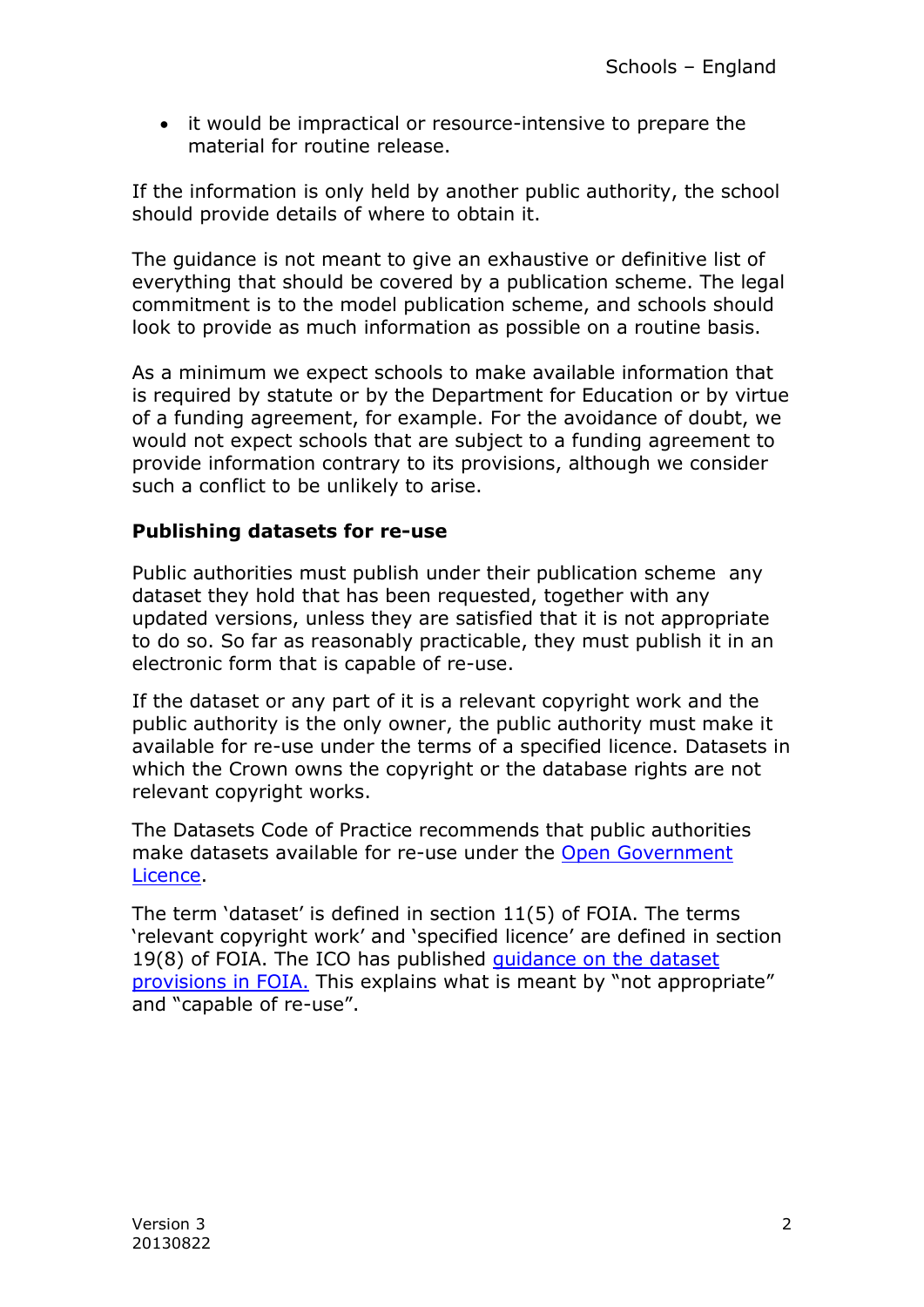### **Who we are and what we do**

Organisational information, structures, locations and contacts.

We would expect information in this class to be current information only.

#### **Instrument of Government / Articles of Association**

The [Instrument of Government](javascript:popUpJargonDefinition(388)) is the document which records the name and category of the school and the name and constitution of its governing body. Academies and Free Schools have Articles of Association instead.

#### **School prospectus and curriculum**

The contents of the school prospectus (if any).

Once a prospectus has been published and made available to parents, access to it should be available to anyone.

An outline of the school curriculum.

# **Governing Body**

The names of the governors should be available, and the basis on which they have been appointed, along with details of how to contact them via the school.

#### **School session times and term dates**

Details of school session times and dates of school terms and holidays.

#### **Location and contact information**

The address, telephone number, email address and website for the school together with the names of key personnel.

#### **What we spend and how we spend it**

Financial information about projected and actual income and expenditure, procurement, contracts and financial audit.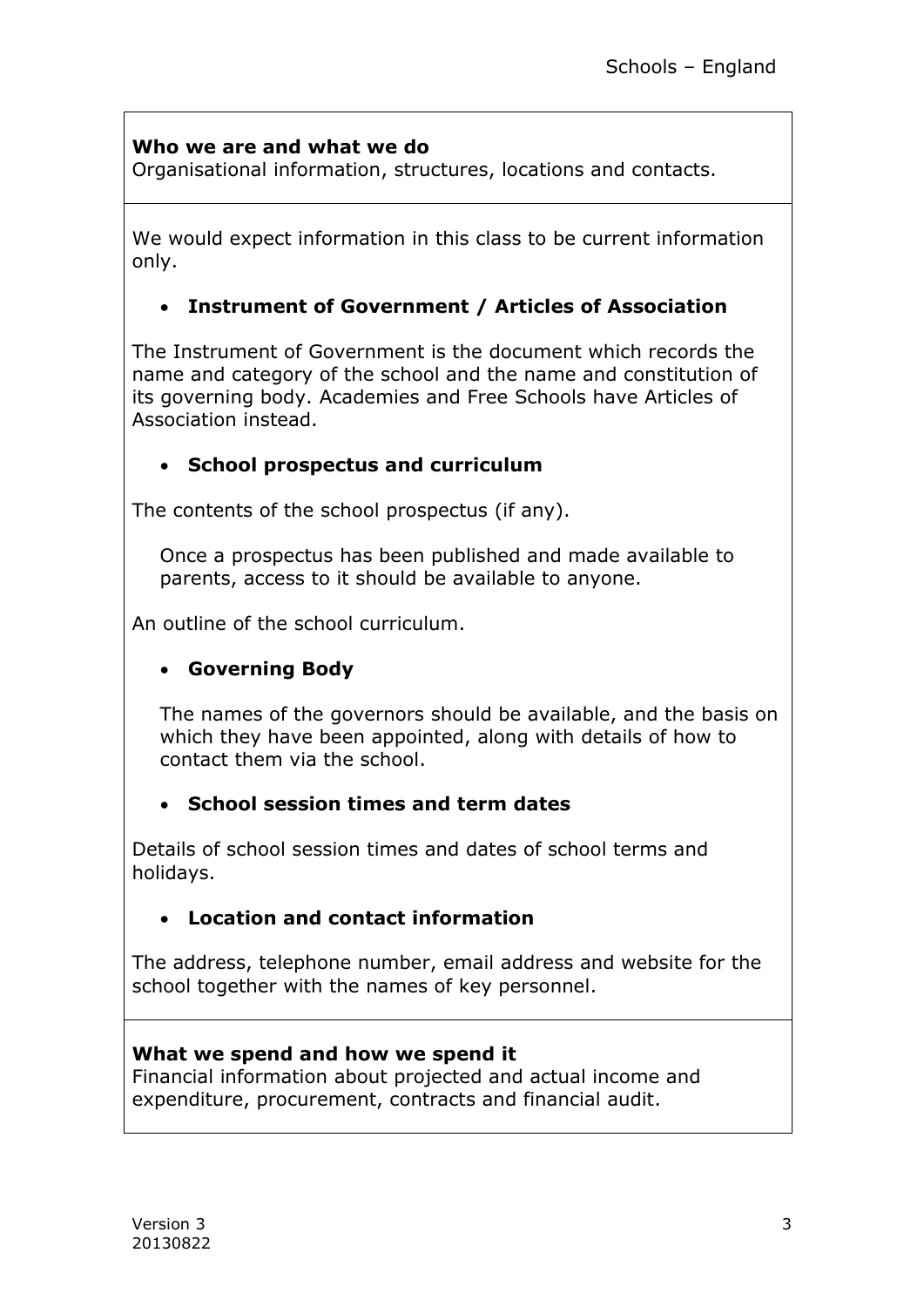The minimum we would expect is that financial information for the current and previous two financial years should be available.

# **Annual budget plan and financial statements**

Details of the sources of funding and income provided to the school by a local authority or directly by central government or from elsewhere, including the private sector, together with the annual budget plan and the school's annual income and expenditure returns.

Details of items of expenditure over £5000, including costs, supplier and transaction information. This should be published at least annually but at a more frequent quarterly or six-monthly interval where it is practical for schools to do so.

# **Capital funding**

Information on major plans for capital expenditure .Details of the capital funding allocated to or by the school together with information on related building projects and other capital projects. This should include any private finance initiative and public-private partnership contracts.

- **Financial audit reports**
- **Procurement and contracts**

Details of procedures used for the acquisition of goods and services. Details of contracts that have gone through a formal tendering process.

# **Pay policy**

The statement of the school's policy and procedures regarding teachers' pay.

# **Staff allowances and expenses**

Details of the allowances and expenses that can be incurred or claimed. It should include the total of the allowances and expenses paid to individual senior staff members by reference to categories. This information should be produced in line with the school's policies, practices and procedures and must at least include travel, subsistence and accommodation. For the purpose of this document, "senior staff" means staff on the Senior Management or Leadership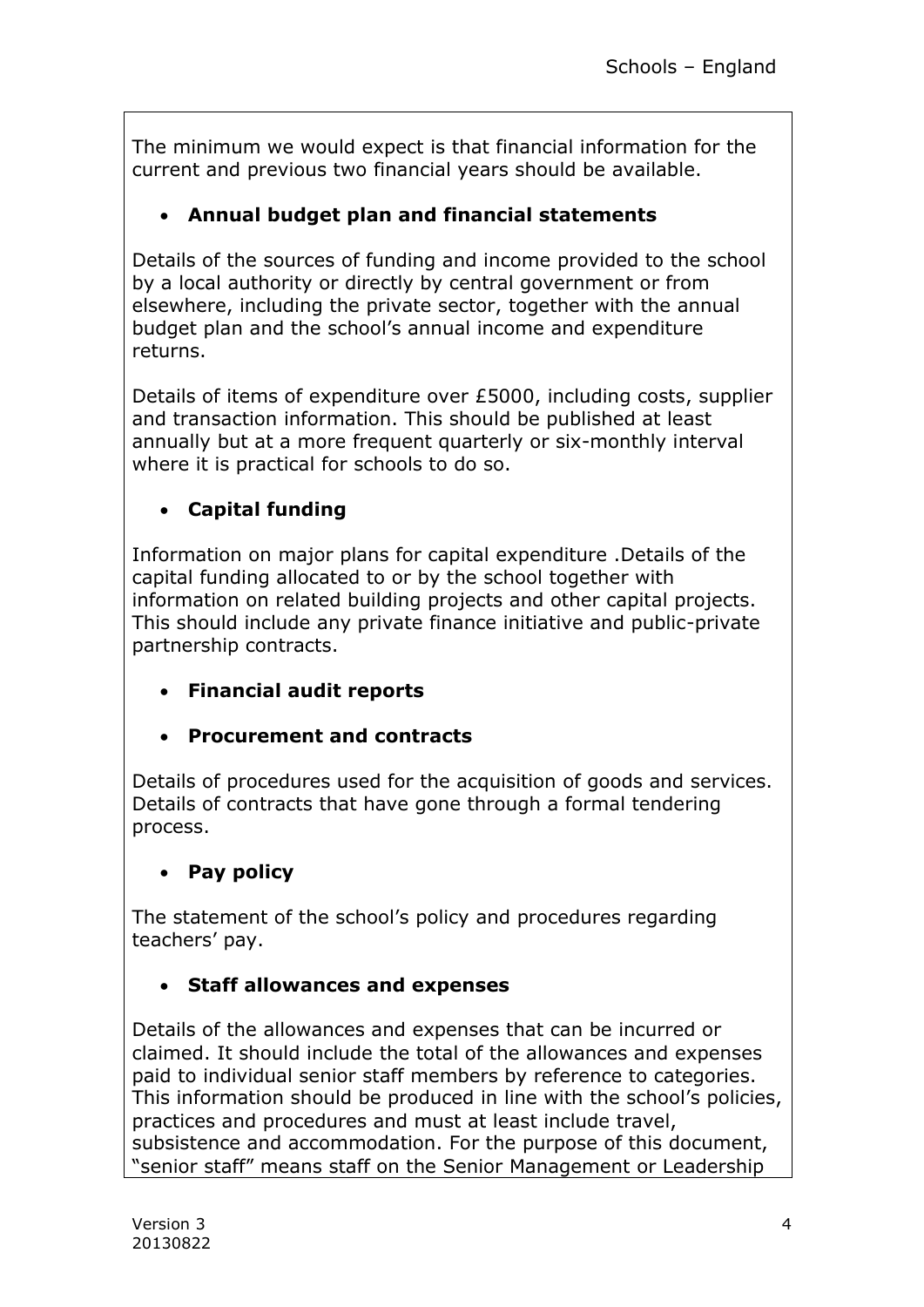Team or equivalent level, or above, whose basic actual salary is at least £60,000 per annum.

# **Staff pay and grading structures**

The names and positions of all staff of the school, and how they may be contacted via the school. This may be provided as part of the organisational structure and should include, as a minimum, the salaries for senior staff as defined above. Those salaries should be stated in bands of £10,000. For more junior posts, levels of pay should be identified by salary range.

# **Governors' allowances**

Details of allowances and expenses that can be incurred or claimed, and a record of total payments made to individual governors.

#### **What our priorities are and how we are doing**

Strategies and plans, performance indicators, audits, inspections and reviews.

The minimum we would expect in this class is current information.

Below is a list of the type of information that we would expect schools to have readily available for publication. Any other reports or recorded information showing the school's planned or actual performance should normally be included. If the information is readily and publicly available via an external website, the school may instead provide a direct link to that, as stated on page one of this document.

#### **Performance data supplied to the government**

# **Latest Ofsted report**

The school should provide a link to its report on the Ofsted website.

# **Performance management information**

Performance management policy and procedures adopted by the governing body.

# **The school's future plans**

Any major proposals for the future of the school involving, for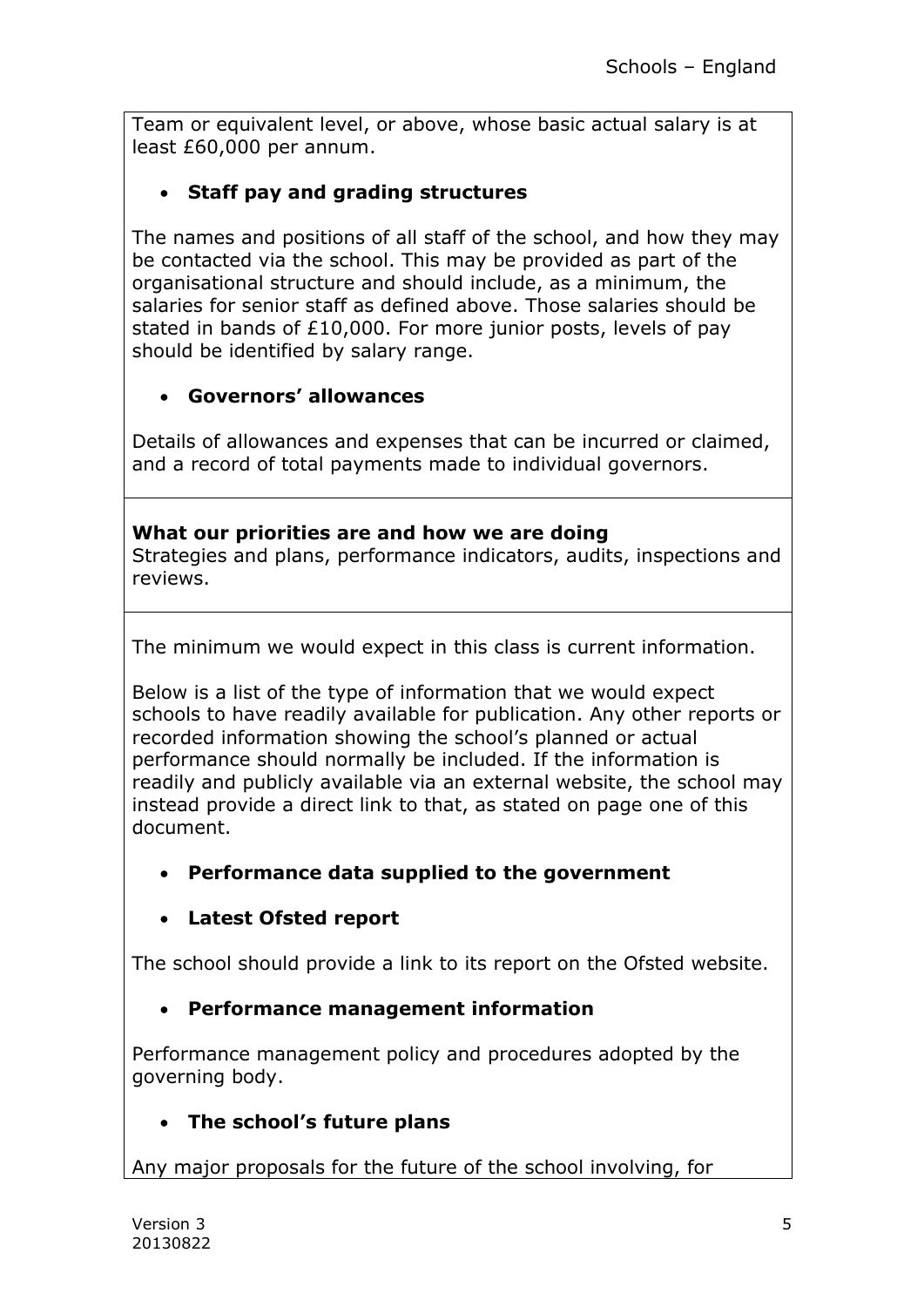example, consultation on a change in school status.

# **Safeguarding and child protection**

The policies and procedures that are in place to ensure that that the school exercises its functions with a view to safeguarding and promoting the welfare of children, including child protection, in compliance with legislation and any guidance issued by the Secretary of State.

#### **How we make decisions**

Decision-making processes and records of decisions.

We would expect information in this class to be available at least for the current and previous three years.

# **Admissions policy / decisions**

The school's admission arrangements and procedures, together with information about the right of appeal. We would not expect individual admission decisions to be published, but we would expect information on application numbers/patterns of successful applicants (including criteria on which applications were successful) to be published if this information is held by the school. If the school is not its own admissions authority, it should provide an appropriate link to the local authority.

#### **Minutes of meetings of the governing body and its committees**

Minutes, agendas and papers considered at such meetings should be published as soon as practicable, with the exception of information that is properly considered to be private to the meeting.

#### **Our policies and procedures**

Current written protocols, policies and procedures for delivering our services and responsibilities.

We would expect information in this class to be current only.

#### **School policies and other documents**

This must include, as a minimum, policies, procedures and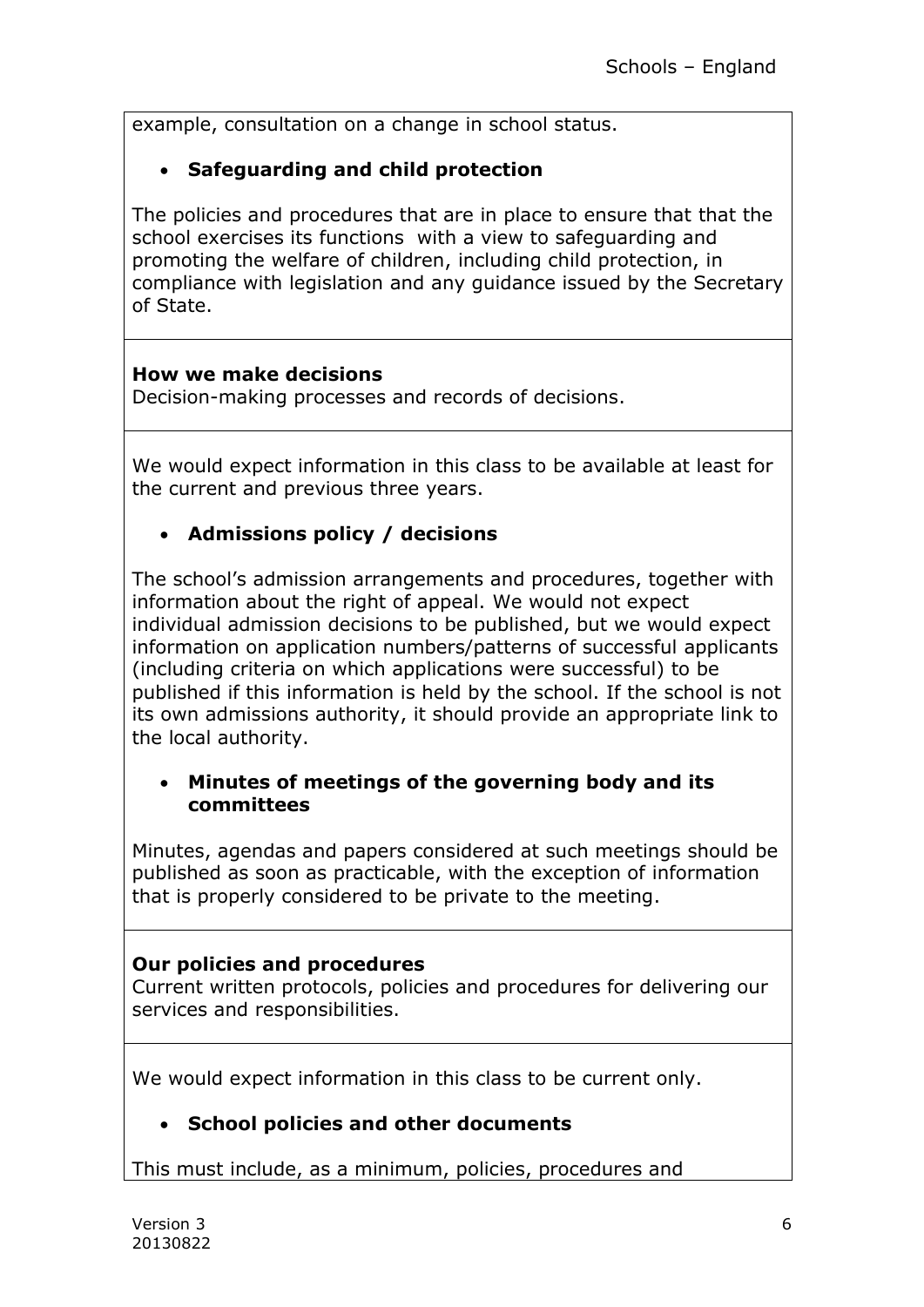documents that the school is required to have by statute or by its funding agreement or equivalent. We would expect this information to include the required policies listed on the Department for Education's website. It will also include policies and procedures for handling information requests.

# **Records management and personal data policies**

This will include information security policies, records retention, destruction and archive policies, and data protection (including data sharing) policies.

# **Equality and diversity**

This will also include policies, schemes, statements, procedures and guidelines relating to equal opportunities.

# **Policies and procedures for the recruitment of staff**

If vacancies are advertised as part of recruitment policies, details of current vacancies will be readily available.

# **Charging regimes and policies**

Details of any statutory charging regimes should be provided. Charging policies should include charges made for information routinely published. They should clearly state what costs are to be recovered, the basis on which they are made, and how they are calculated.

If the school charges a fee for licensing the re-use of datasets, it should state in its guide to information how this is calculated and whether the charge is made under the Re-use Fees Regulations or under other legislation. It cannot charge a re-use fee if it makes the datasets available for re-use under the Open Government Licence.

#### **Lists and registers**